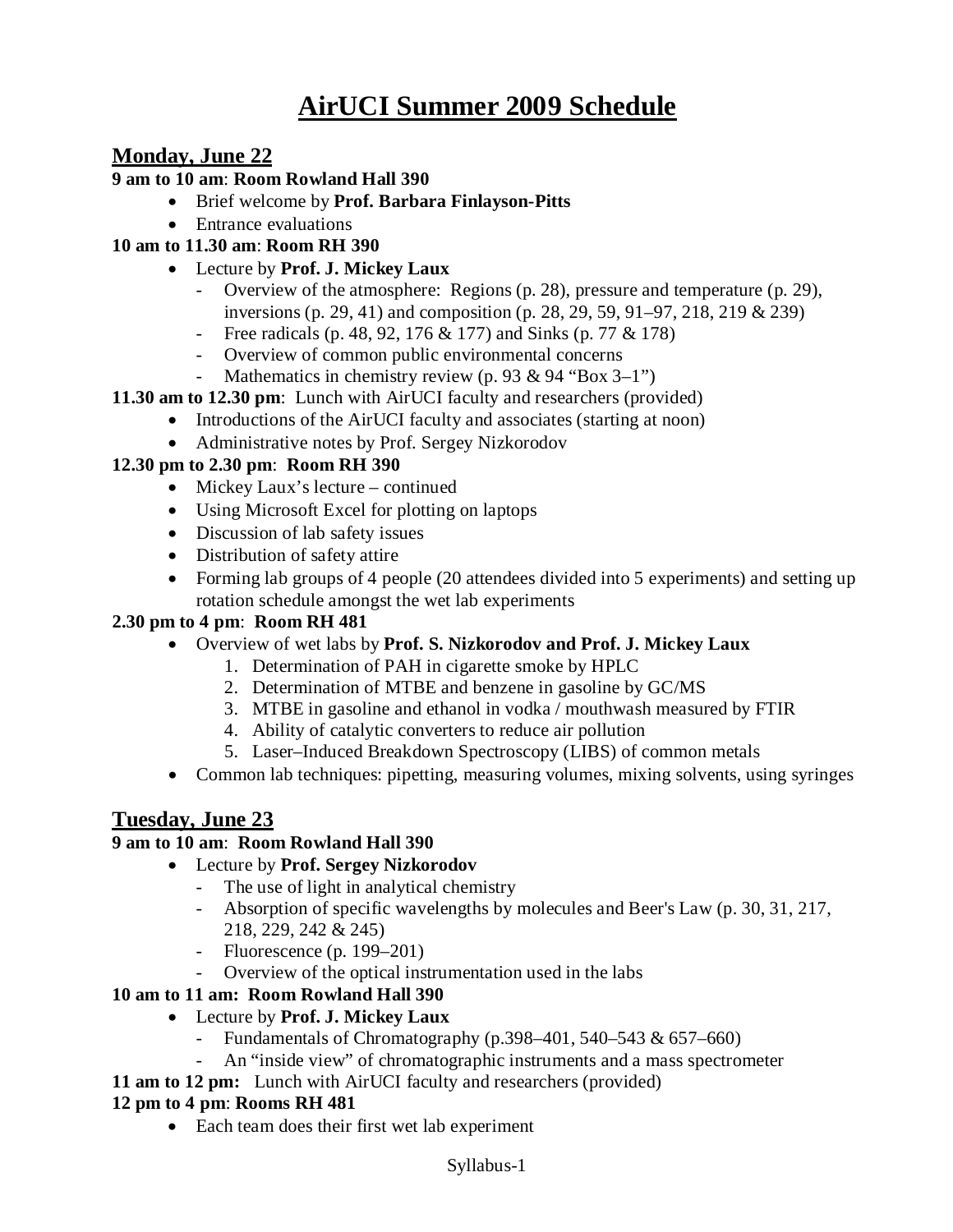# **Wednesday, June 24**

### **9 am to 11 am**: **Room Rowland Hall 390**

- Lecture by **Prof. Barbara Finlayson–Pitts**
	- Interaction of light with matter and environmental photochemistry (p. 30 & 37–40)
	- Applications to the Chapman reactions (p. 40–43), CFC's (p. 55, 77–85 & 244), and Ozone Depletion (p. 27, 32–36, 47, 48, 50–55, & 59–76)
	- Chemistry of  $NO<sub>x</sub>$  (p. 75 & 100), Photochemical Smog and Tropospheric Ozone (p. 97–109, 156–160, 179–181, 185–191 & 245)

**11 am to 12 pm**: Lunch with AirUCI faculty and researchers (provided)

• Special lunch presentation by Bosa Njegic

#### **12 pm to 4 pm**: **Rooms RH 481**

• Continue with the second wet lab experiment

# **Thursday, June 25**

# **10 am to 12 pm**: **Room Rowland Hall 390 (shifted by 1 hour because of the PC lab availability issues)**

- Lecture by **Prof. Doug Tobias**
	- Molecular structure and vibrations (p. 214–217)
	- Fundamentals of molecular dynamics
	- Review of computational chemistry

### **12 pm to 1 pm**: Lunch with AirUCI faculty and researchers (provided)

### **1 pm to 5 pm**: **Room MSTB 226B**

• Computer Lab: Chemistry on the computer

# **Friday, June26**

# **10 am to 12 pm**: **Room Rowland Hall 390 (shifted by 1 hour because of the PC lab availability issues)**

- Lecture by **Prof. Donald Dabdub**
	- Basics of computer modeling and simulations
	- Specific applications to LA basin (p. 97–109 on LA Smog)
	- Global Circulation Models and Predictions (p. 254 & 255)

#### **12 pm to 1 pm**: Lunch with AirUCI faculty and researchers (provided)

#### **1 pm to 5 pm**: **Room MSTB 226B**

• Computer Lab: Simulations of air pollution in the LA basin